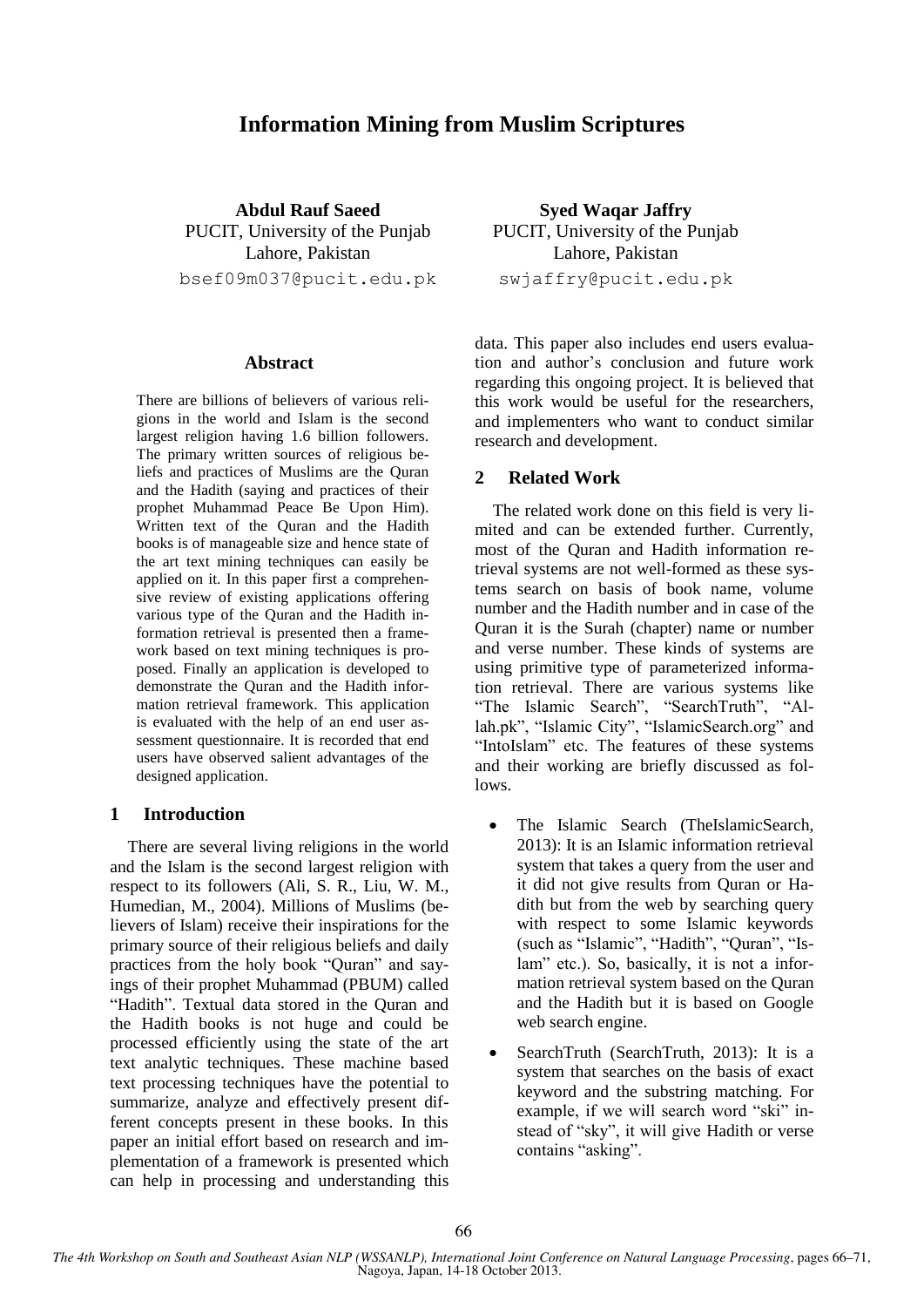- Allah.pk (Allah.pk, 2013): It is a search engine that searches the results on the basis of exact keyword matching. If the user enters wrong spelling or any word that is not present in the Quran or the Hadith, it will display no record found. Its plus point is that user can search in Arabic also and its results both in Arabic verse and its English translation.
- Islami City (IslamiCity, 2013): is a search engine that searches on the basis of keywords and give results. The searching only involves exact string matching in translation of the Quran. In results, the Arabic verse, its translation and phonetic verse is shown as well.
- Into Islam (intoIslam, 2013): is search engine similar to "The Islamic Search" in which user's query is searched through Google search API.

These are the well-known information retrieval systems based on the text of Quran and Hadith. It is observed that these all systems lack even primitive preprocessing and result ranking techniques used in information retrieval systems. Web Search Engines like Google are the examples of information retrieval systems. Hence the framework presented in this paper uses stemming and related algorithms to create inverted index and term frequency and inverted document frequency (TF-IDF) for result ranking. Furthermore proposed system uses synonyms for user query expansion to generated relevant results.

# **3 Methodology**

This section provides a brief about the methodology followed in this research which includes data collection, preprocessing and the methods used for storage, searching and ranking of the results.

# **3.1 Data Collection**

Three books of Hadith and the Quran are used. Hadith books include Sahih-Bukhari, Sahih-Muslim and Sunan-abi-Dawood. Texts for these books are taken from (Bihar Anjuman, 2013).

# **3.2 Data Pre-processing**

In data pre-processing, first these books are converted from pdf files to text files in order to use these files in programming easily (Convertonlinefree.com, 2013). An online converter is used to convert the pdf files to text files. Fur-

thermore, names of narrators are extracted from these Hadith books after tokenizing the words in file. Porter Stemmer algorithm (Porter, 1980) is used to stem the words.

After creating an index for Narrators the primary data set is again used to extract candidate keywords by applying RAKE keyword extraction algorithm. RAKE (Rapid Automatic Keyword Extraction) algorithm is used for extracting keyword from individual documents. In this algorithm, text is basically split on the basis of stop words and then a score is assigned to each phrase in the document. Stop words are the words that have higher frequency in text but they are just useless and cannot be used as a keyword for searching in the text such as (is, am, a, are, in etc.). After keyword extraction, the inverted index is created. Inverted index is a structure in which data is stored as key/value pair. In this structure, extracted keywords are placed as key and the list of indexes (locations in respective data file) is placed as value.

# **3.3 Method**

There are three basic modules in this framework that are Hadith searching, Quran searching and searching from the both modules.

The first module is to search the Hadith. In this module, the user selects the book, narrator name and then enters query. As the user clicks 'search' button, the narrator name and query words are passed to a function where the query words are preprocessed. Preprocessing consists of conversion of text to upper case, removal of stop words, obtaining list of synonyms for each word and then stemming of each word. When the query is preprocessed the system gets the query word by word and gets the index(es) of each word and of its synonyms from the inverted index table. After getting the indexes, the system searches for the index values in Hadith books. After getting index value, it extracts whole Hadith and check the Narrator name. If it gets the combination of "NARRATED" and "NARRA-TOR NAME" in any line, it starts storing the Hadith in a variable and adds the variable in a list and again start searching for next index until the end of indexes. Now the list contains all the Hadith that is narrated by narrator selected by the user and related to user query. The list is then iterated for calculating the TF-IDF of all selected Hadith. The formula for calculating TF-IDF is mentioned below:

 $TF-IDF = TF(t, d) * IDF(t, D)$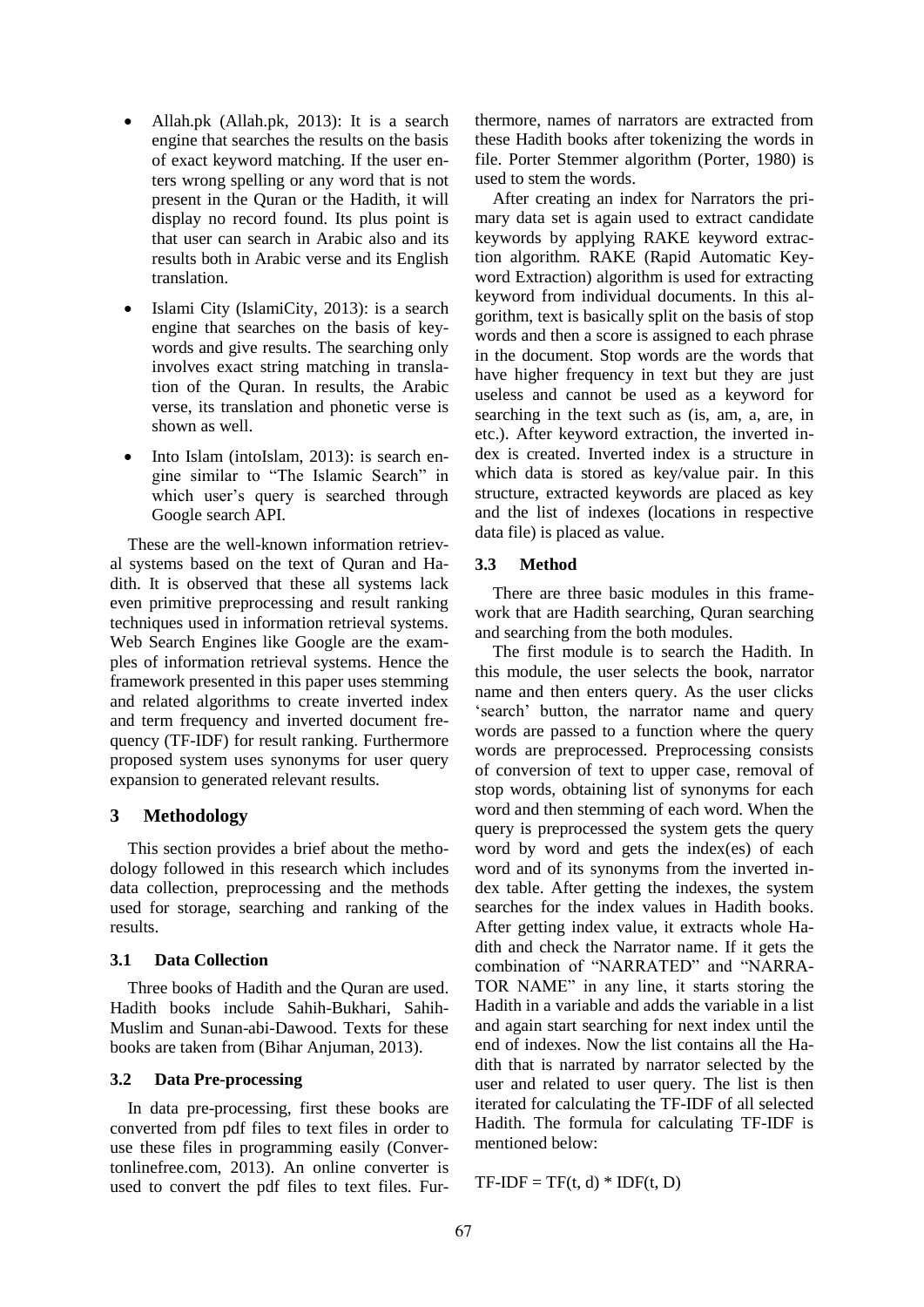TF  $(t, d)$  = frequency of token *t* in document *d* 

IDF (t, D) =  $log (|D| / {d in D, t in d})$ 

Where,

 $t =$  token (word)  $d = a$  specific document  $D = all$  documents

In the above formula TF is equal to the ratio of frequency of each query word and its synonym in each Hadith to overall frequency of word in all Hadith. IDF is calculated by taking ratio of total Hadith to the count of Hadith in which the specific word found and then taking *log* of this ratio returns the IDF. Now, TF-IDF is calculated by taking product of TF and IDF for each word and Hadith. The list data is then sorted in descending order of their TF-IDF score and the final results are shown to the user.

In Quran searching, the user selects the Surah of Quran and then enters the query. The query is then pre-processed as mentioned above and the TF-IDF is calculated between query words and verses of the Quran. The verses are then sorted in descending order of TF-IDF score and finally the results are shown.

In searching from Quran and Hadith, both above mentioned methods are applied together. Detailed follow chart of the system is depicted in figure 1.



Figure 1. System Flow Diagram

#### **4 Results**

Results are measured on the basis of efficiency and usability. The following sections provide the details about results of both types.

#### **4.1 Efficiency**

For efficiency, time is noted for five cases, when number of query words range from one to five. The graph in figure 2 shows the time taken in seconds (y-axis) for the number of words in user query  $(x-axis)$ . Here it can be observed that relationship between query size and the time taken by the system is linear.



Figure 2. Performance

### **4.2 Usability**

Usability results generated through a survey on Schneider Man"s Principles based questionnaire (Shneiderman"s, B. 2004). Questionnaire contains six questions with three options scaled to 0, 0.5 and 1. The following table shows results of questionnaire filled by ten participants, here column header should be read as, A: User ID, B: Layout Consistency, C: Easy to Understand, D: Organization of Actions, E: Error Prevention, F: Memorability, G: User Control, H: Informative Feedback, I: Use of Up to date Art.

| A              | B            | $\mathbf C$  | D              | E                | F            | G                | Н                | I            |
|----------------|--------------|--------------|----------------|------------------|--------------|------------------|------------------|--------------|
| $\mathbf{1}$   | $\mathbf{1}$ | $\mathbf{1}$ | $\mathbf{1}$   | $\mathbf{1}$     | 0.5          | $\mathbf{1}$     | 0.5              | $\mathbf{1}$ |
| $\overline{2}$ | $\mathbf{1}$ | 1            | 1              | 1                | $\mathbf{1}$ | 0.5              | 0.5              | 0.5          |
| 3              | $\mathbf{1}$ | 0.5          | $\mathbf{1}$   | 1                | 0.5          | 0.5              | $\mathbf{1}$     | 0.5          |
| 4              | $\mathbf{1}$ | 0.5          | $\mathbf{1}$   | 1                | $\mathbf{1}$ | 0.5              | 0.5              | $\mathbf{1}$ |
| 5              | $\mathbf{1}$ | $\mathbf{1}$ | 0.5            | 0.5              | 0.5          | 0.5              | 0.5              | $\mathbf{1}$ |
| 6              | 0.5          | 0.5          | 1              | 1                | 0.5          | $\boldsymbol{0}$ | $\boldsymbol{0}$ | 0.5          |
| $\tau$         | $\mathbf{1}$ | $\mathbf{1}$ | 1              | 1                | 0.5          | 0.5              | $\mathbf{1}$     | 0.5          |
| 8              | $\mathbf{1}$ | $\mathbf{1}$ | $\mathbf{1}$   | $\mathbf{1}$     | $\mathbf{1}$ | $\mathbf{1}$     | $\mathbf{1}$     | $\mathbf{1}$ |
| 9              | 0.5          | 0.5          | $\overline{0}$ | $\boldsymbol{0}$ | 0.5          | 1                | 0.5              | 0.5          |
| 10             | $\mathbf{1}$ | 1            | 0.5            | 0.5              | 1            | 0.5              | 0.5              | 1            |

Table 1. Usability Survey Results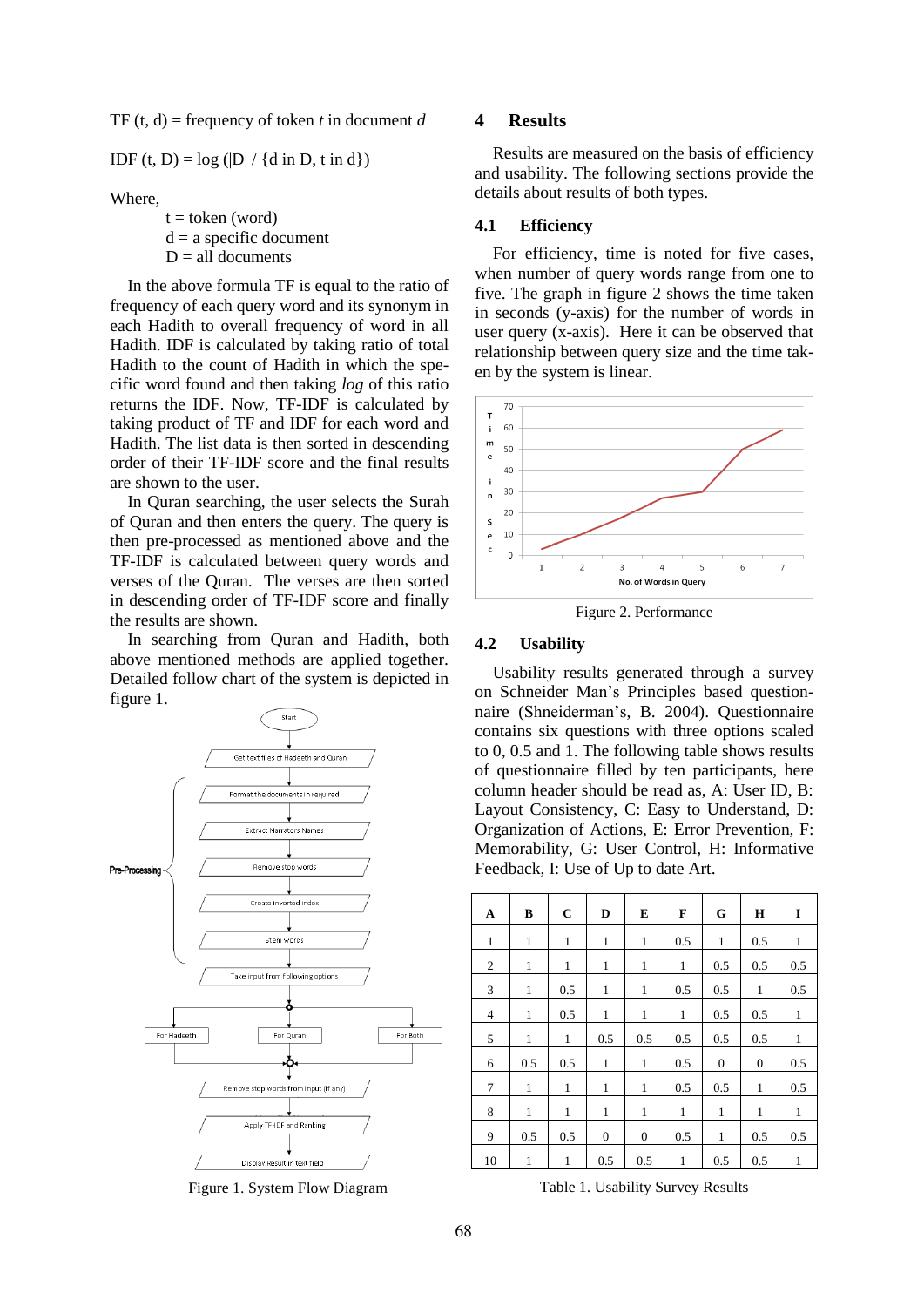

Figure 3. Usability Statistics

Results of this survey shows that users are more satisfied with first four indictors (B: Layout Consistency, C: Easy to Understand, D: Organization of Actions, E: Error Prevention) as compared to last four (F: Memorability, G: User Control, H: Informative Feedback, I: Use of Up to date Art). In future extensions specific consideration would be given to improve these factors. A usability graph generated from above table id shown in figure 3. This graph shows the variations of different questions by different participants.

# **5 Discussion**

This work is a step to contribute in the field of text mining to process religious information particularly from Islamic Scriptures e.g. Quran and Hadith. In this paper searching of the Quran and Hadith with the options of synonyms matching and stemming the words has been introduced. For example, if a text contains 'happy' for five times and "glad" for twenty times then user would be interested to view all these twenty five results, if s/he queries "happy". Also if search for the word "pray" is generated then system will give results which contain the words like "prays", 'praying' and 'prayed'. These two things make this work novel as current Quran and Hadith search engines do not offer such functionalities.

This research work can spawn several ideas and can provide a basis for further research on text mining in religious text. The extraction of information from Quran is a very vast task as it is believed that Quran and Hadith covers guidelines related to all aspects of human life including natural and related sciences beside the religious guidelines of morality and ethics. Hence this research of extracting information from Quran and Hadith has importance beyond religious boundaries.

# **6 Recommendations and Future Work**

Some of the enhancements in current work include the better visualization of query results and the addition of more search options that can make user"s experience more informative and rewarding. Such extensions might include, parametric, and chronological search support. Furthermore perspectives of different narrators and historians might be included and mined to provide different opinions of religious scholars on user"s desired subject of search. Also current search can be extended from byword phrases to NLP query interface where the user can enter any query and system can detect the syntax as well as semantics of query in order to make the search results more relevant. In future this system can also be extended and multi-lingual support can be provided so that users can easily view and search results according in their native language. Another interesting future extension is to make a comparison among different Hadith and Verses to find out their mutual conflict or resemblances The Quran and the Hadith text can also be clustered among different hierarchies which can provide relations between concepts described in the text.

# **References**

- Alkhatib, M. 2010. *Classification of Al-Hadith Al-Sharif Using Data Mining Algorithm*, Proc. of European, Mediterranean & Middle Eastern Conference on Information Systems, Abu Dhabi.
- Al-Kabi, M.and Al-Sinjilawi, S. 2007, *A comparative study of the efficiency of different measures to classify Arabic text*, University of Sharjah Journal of Pure and Applied Sciences, volume 4, No. 2.
- Ali, S. R., Liu, W. M., Humedian, M. 2004. Islam 101: *Understanding the Religion and Therapy Im-*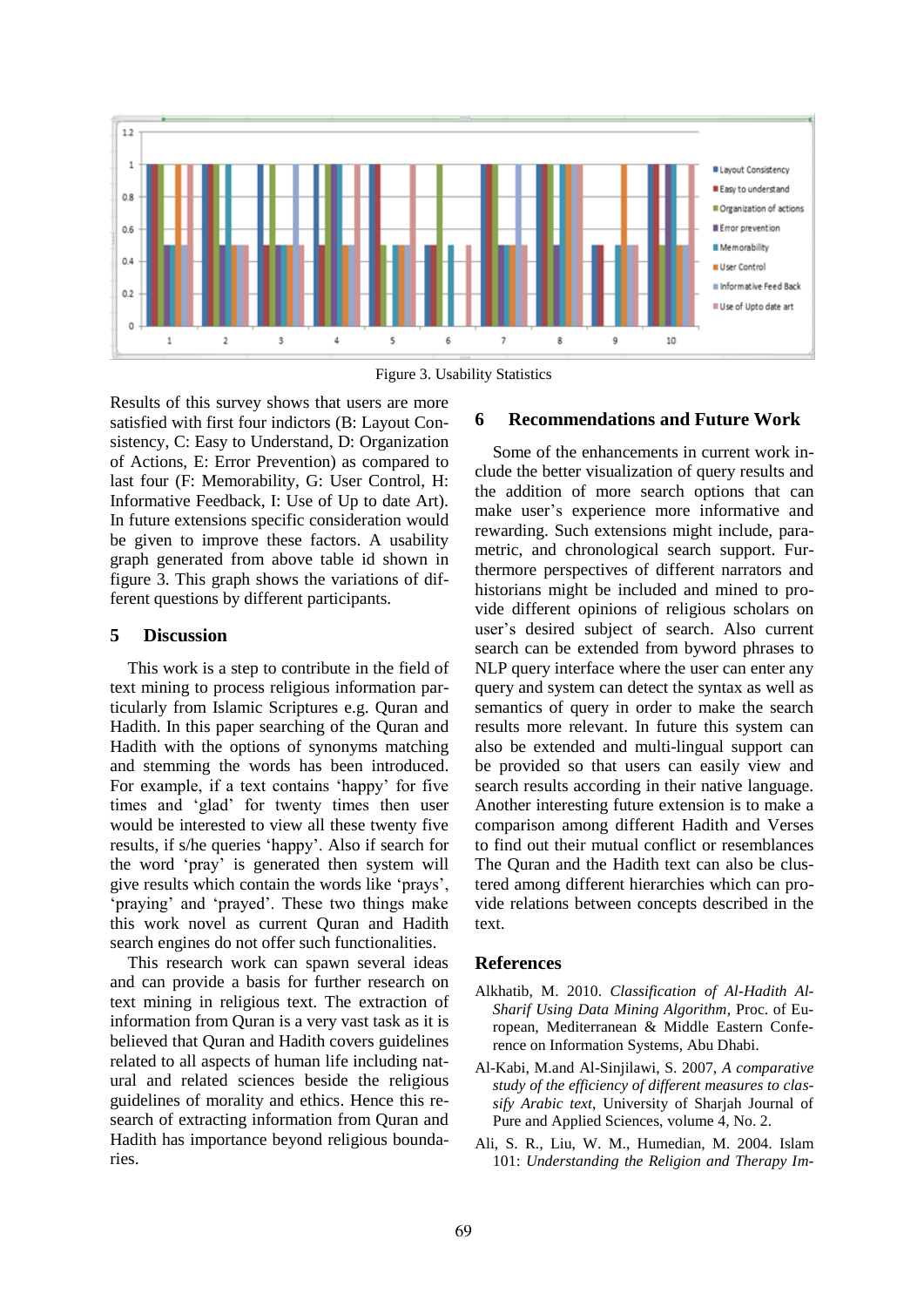*plications.* Professional Psychology: Research and Practice, Vol 35(6), 635-642.

- Allah.pk. 2013. *The Multilingual Quran & Hadith Search Engine*, retrieved: 10-July-13.
- Bihar Anjuman. 2013. *Bihar Anjuman – My RAH-BAR*, retrieved: 17-June-13.
- intoIslam.com, 2013. *intoIslam - Islamic Search Engine*, retrieved: 10-July-13.
- IslamiCity.com, 2013. *Islam & The Global Muslim eCommunity*, retrieved: 10-July-13.
- Jbara, K. 2010. *Knowledge Discovery in Al-Hadith Using Text Classification Algorithm*, Journal of American Science, 6(11).
- Porter, M. 1980. *An Algorithm for Sufix Stripping*, Program, Vol. 14(3), pp. 130-137.
- SearchTruth.com, 2013. Search Engine: Search in the Quran الـ قران الـ كريـ م Quran الـ قران الـ كريـ م Quran<br>13.
- Shneiderman, B. 2004. Designing for fun: how can we design user interfaces to be more fun? interactions 11(5), 48-50.
- TextMiningTheQuran.com. 2013. *Wiki textminingthequran*, retrieved: 17-June-2013.
- TheIslamicSearch.come, 2010. *ISLAMIC SEARCH powered by GOOGLE - Islamic Search Engine*, retrieved: 10-July-13.
- Convertonlinefree.com 2013. *Free online PDF to TEXT converter*, retrieved: 17-June-2013.

# **Appendix A: Questionnaire for Usability Survey**

- 1. Is Layout, color scheme, capitalization, font and menus consistency achieved in designing the interfaces?
	- Yes
	- No
	- □ Up to Some Extent
- 2. Interface design and navigations are easy to understand for the diversified set of users?
	- Yes
	- $\Box$  No
	- □ Up to Some Extent
- 3. For searching from anything, the actions performed are in sequence and organized (e.g. for searching, first click on searching option then select searching type then input fields and do search)?
	- $\Box$  Yes  $\Box$  No
	- □ Up to Some Extent
- 4. Is there any mechanism for preventing any type of error (syntax or semantic error) like drop down list, autocomplete, suggestions etc.?
- Yes
- $\Box$  No
- □ Up to Some Extent
- 5. Is User feeling easy to do new things that what he/she is not told?
	- Yes
	- $\Box$  No
	- $\Box$  Up to Some Extent
- 6. Is User feeling easy in reversal of step i.e. going back to previous states easily?
	- □ Yes
	- $\Box$  No
	- $\Box$  Up to Some Extent
- 7. Is User feeling that he/she can easily control the system?
	- □ Yes
	- $\Box$  No
	- $\Box$  Up to Some Extent
- 8. Is the display is simple i.e. user can memorize the steps easily?
	- Yes
	- $\Box$  No
	- □ Up to Some Extent
- 9. Is the system giving response for every action either it is modest or complex depends on action?
	- Yes
	- $\Box$  No
	- □ Up to Some Extent
- 10. Any up-to-date art/technique is used in this system?
	- □ Yes
	- No
	- □ Up to Some Extent

# **Appendix B: System Screen Shots**



Figure 4. Main Screen